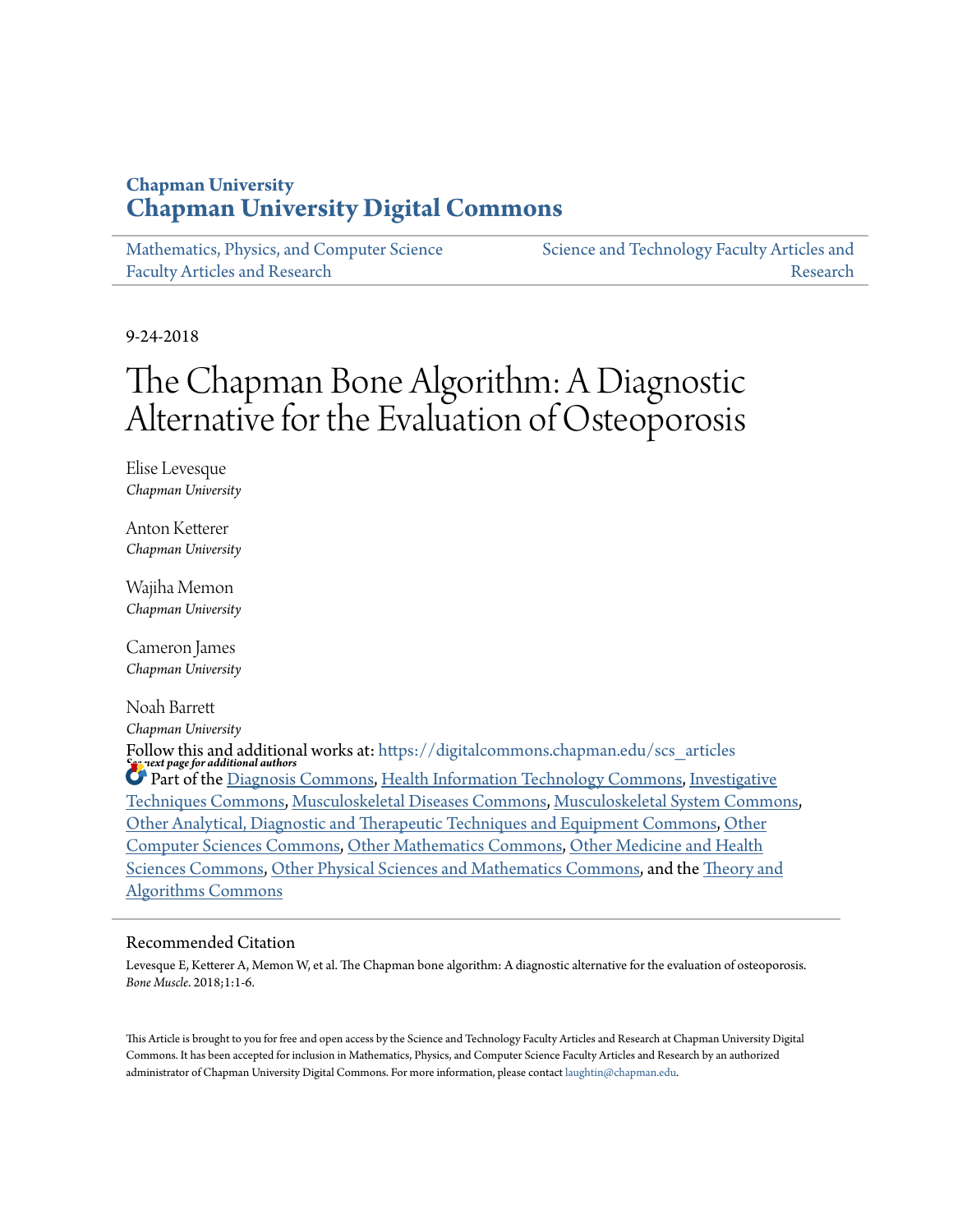## The Chapman Bone Algorithm: A Diagnostic Alternative for the Evaluation of Osteoporosis

#### **Comments**

This article was originally published in *[Bone and Muscle](http://sciaeon.org/bone-and-muscle/current-issue/abstract/103)*, volume 1, in 2018.

# **Creative Commons License**<br> **<b>a 0**<br> **a 0**

This work is licensed under a [Creative Commons Attribution 4.0 License.](https://creativecommons.org/licenses/by/4.0/)

**Copyright** The authors

#### **Authors**

Elise Levesque, Anton Ketterer, Wajiha Memon, Cameron James, Noah Barrett, Cyril Rakovski, and Frank Frisch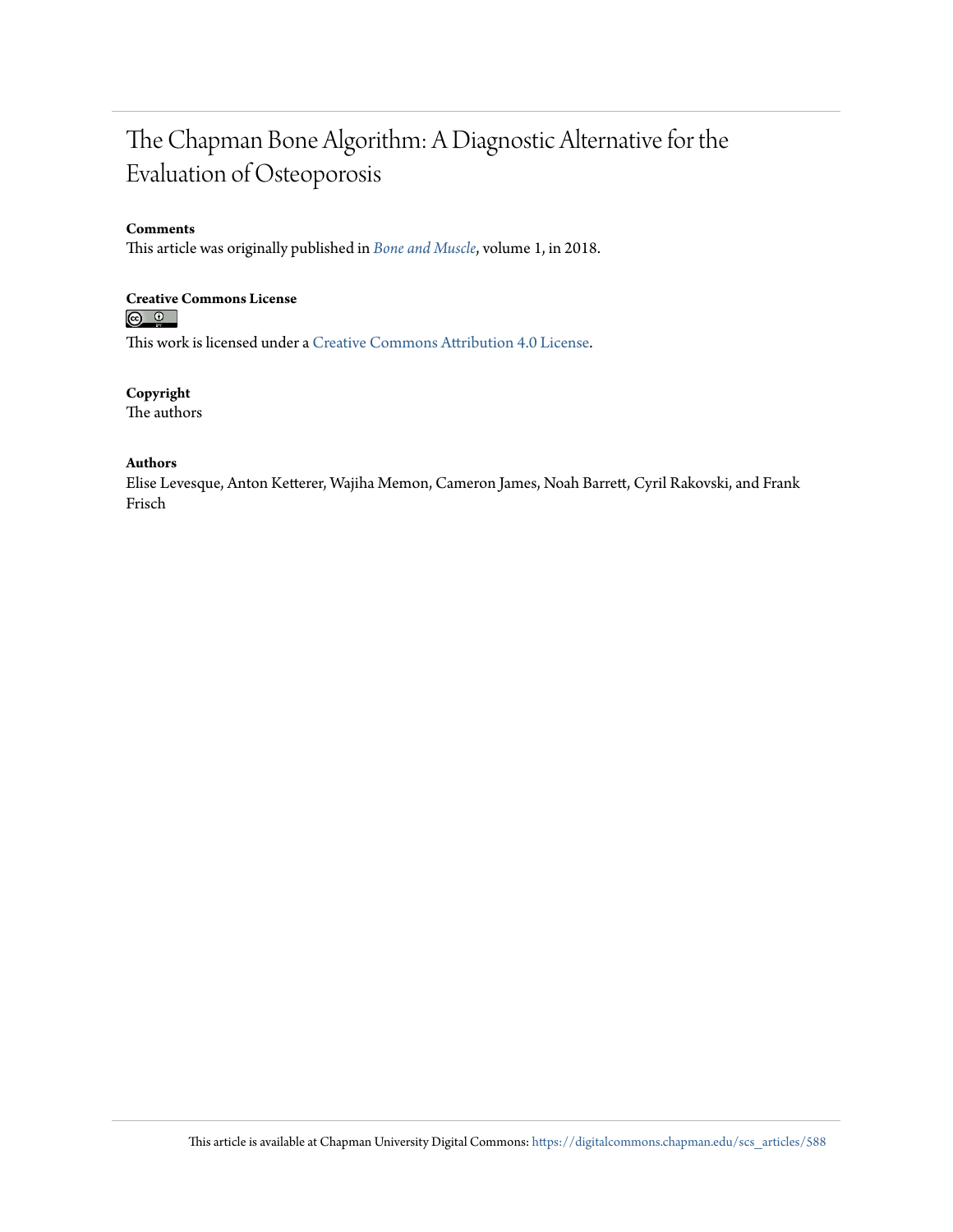

## **Research Article**

## **The Chapman Bone Algorithm: A Diagnostic Alternative for the Evaluation of Osteoporosis**

Elise Levesque', Anton Ketterer<sup>2</sup>, Wajiha Memon<sup>2</sup>, Cameron James<sup>2</sup>, Noah Barrett<sup>2</sup>, Cyril Rakovski<sup>1</sup> and Frank Frisch<sup>2</sup>\*

1 Schmid College of Science and Technology, Chapman University, USA 2 Crean College of Health and Behavioral Sciences, Chapman University, USA

#### **Abstract**

Osteoporosis is the most common metabolic bone disease and goes largely undiagnosed throughout the world, due to the inaccessibility of DXA machines. Multivariate analyses of serum bone turnover markers were evaluated in 226 Orange County, California, residents with the intent to determine if serum osteocalcin and serum pyridinoline cross-links could be used to detect the onset of osteoporosis as effectively as a DXA scan. Descriptive analyses of the demographic and lab characteristics of the participants were performed through frequency, means and standard deviation estimations. We implemented logistic regression modeling to find the best classification algorithm for osteoporosis. All calculations and model building steps were carried out using R statistical language. Through these analyses, a mathematical algorithm with diagnostic potential was created. This algorithm showed a sensitivity of 1.0 and a specificity of 0.83, with an area under the Receiver Operating Characteristic curve of 0.93, thus demonstrating a high predictability for osteoporosis. Our intention is for this algorithm to be used to evaluate osteoporosis in locations where access to DXA scanning is scarce.

#### **Introduction**

Bone remodeling is a dynamic and life-long process that involves the resorption of mineralized bone by osteoclasts and the formation of bone matrix by osteoblasts [1]. Skeletal integrity is maintained through the systemic and local regulation of this bone remodeling process [2]. Among healthy adults, this process maintains parity between bone resorption and bone formation. Osteoporosis is caused by a disequilibrium of the bone remodeling process, leading to weak and porous bones [2]. Osteoporosis impedes an individual's life with a host of disorders and body changes that include, but are not limited to, intervertebral bone mass loss leading to reduced height, compromised posture, chronic pain, limited mobility and, most severely, bone fractures [3]. It is by far the most common metabolic bone disease, affecting over 200 million people worldwide and often has the secondary manifestation of being an economic burden on the individual and society [4]. Almost one quarter of osteoporosis diagnoses (44 million) come solely from the United States of America, a country that contributes to only 4.3% of the global population [5].

The most definitive method of diagnosing osteoporosis is through the use of Dual-energy X-ray Absorptiometry (DXA) [6]. Currently, DXA scanning is known as the gold standard for measuring bone mineral density (BMD), in which a low BMD is indicative of osteoporosis [7]. DXA findings are measured in mass per area  $(g/cm<sup>3</sup>)$  and use the average of an individual's BMD from various body locations to generate a T-score and a Z-score [6]. Based on these statistical measures of variance from age-adjusted means, one can determine if

they have normal bone density, below-normal bone density (a condition known as osteopenia) or are osteoporotic [7]. Without DXA scanning, individuals are unaware of this bone disease until they are faced with a fragility fracture [8]. The World Health Organization predicts that the number of osteoporotic fractures in men and women is certain to increase by more than 3-fold over the next fifty years [9]. There has been a definitive increase in awareness of the disease in developing countries, where accessibility to DXA scanning is limited. The most recent data portraying the global distribution of DXA machines highlights this inaccessibility: only 450 DXA machines in China, for a population of 1.3 billion (1) per 289,000) [10]. Only 34 machines exist in Indonesia, for a population of 237 million (1 per 7 million) and 161 machines in Chile, for a population of 17.62 million (1 per 109,000) [10]. The United States has approximately 35.8 DXA machines per million of the population (1 per 28,000), compared to a mere 2.3 machines per million of the population in Peru (1 per 435,000) [10]. These examples illustrate the inequity of DXA scanner distribution around the world, directly correlating to an inequity of osteoporosis diagnoses.

DXA scanning, while it is the current model for determining patient bone health, is a relatively new procedure, which

**Received:** Sept 18, 2018; **Accepted:** Sept 21, 2018; **Published:** Sept 24, 2018

**Correspondence to:** Frank Frisch, Professor, Department of Health Sciences, Crean College of Health and Behavioral Sciences, Chapman University, Crean Hall, 501 W Palm Ave, Orange, CA 92868, USA, Tel: (714) 997-6667; E-mail: Frisch[AT]chapman[DOT]edu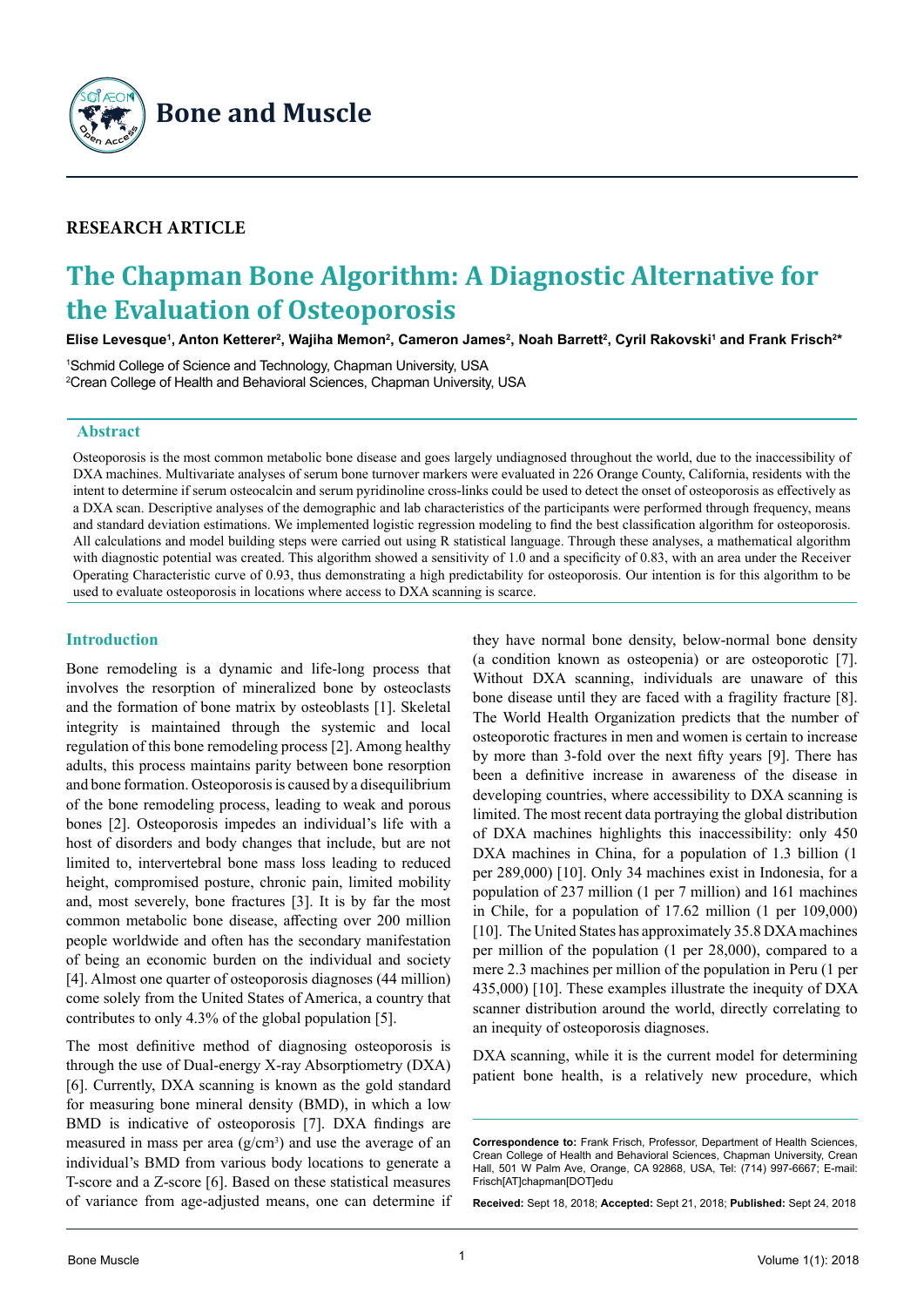began clinical use in the mid-1980's. The evolution of bonescanning technology has significantly changed from early methods of X-ray detection (requiring 30% bone loss for visual recognition) to photon absorptiometry methods and finally to DXA technology, in which patient bone health can be recognized and classified for BMD as normal, osteoporotic, or osteopenic [11]. However, the fulcrum regarding the advances in technology, which have provided quick and accurate diagnoses for patient bone health, resides with the inaccessibility of this technology. Additionally, maintaining a DXA may be expensive. The latest DXA scanners, equipped with the World Health Organization Fracture Risk Assessment (FRAX) calculation tool, cost over \$100,000 U.S. per machine, making them inaccessible to a majority of the global population [8]. As a result of the economic obstacles faced by developing nations, there is a need to establish an alternative form of diagnostic treatment for metabolic diseases, which may be found by examining specific bone turnover markers within the blood serum.

#### **Bone Turnover Markers**

A DXA scan measures and records the density of the bone, which is dependent upon the activity levels of osteoclasts and osteoblasts. Osteoclasts remove mineralized bone tissue, primarily protein and collagen, by secreting an acid containing specialized proteinases that degrade the organic matrix, which is re-circulated into the bloodstream [12]. Osteoblasts add protein and collagen back to bone to create the bone matrix [13,14]. The activity of these cells correlates to certain biochemical markers in the blood, known as bone turnover markers (BTMs) [15]. Therefore, the relative concentrations of BTMs may effectively contribute to the diagnosis of osteoporosis. Serum pyridinoline cross-links (s-PYD) and serum osteocalcin (s-OC) are known BTMs that correlate to osteoclast and osteoblast activity. They are among the least expensive assays to obtain, making them the most globally accessible. BTMs can be measured with specific blood assays through a simple blood draw [16].

DXA machine availability in developing countries is simply too scarce to provide adequate screening for bone health. The potential for diagnosing osteoporosis through a more simple blood draw and serum analysis, instead of through use of a DXA scan, provides important implications for the global community, especially in regions where DXA scanning is not available. Blood testing is already widely used around the world, relatively easy and does not require expensive on-site machinery. Blood samples could be sent to centralized medical laboratories for analysis and then these data could be relayed back to where it originated.

The purpose of this study was to determine the diagnostic potential of various BTMs—specifically serum OC and serum PYD—with the intention of creating a cost-effective and predictive algorithm for the diagnosis of osteoporosis.

#### **Methods**

#### **Subject Enrollment**

Over a three-year period, 555 subjects were recruited to

participate in a study to determine the bone health of Orange County residents. Of these 555 subjects, data from 226 individuals were included in this study. This population represented individuals belonging to four self-described ethnic groups: Asian, African American, Caucasian and Hispanic. After the subjects were categorized by ethnicity and sex, they were then allocated to age divisions where potential changes in bone health were expected. An individual's bone health peaks around the age of 30 years [17]. After this age, the process of bone remodeling begins to favor resorption and bone mass gradually decreases [18]. Additionally, when women begin menopause at around the age of 50, their bone mass decreases at a much quicker rate than premenopausal declines [19-21].

#### **Sample Demographics**

The 226 subjects that met the inclusion criteria (no prior history of bone disorders, no bisphosphonates) for this study resided in Orange County, California. The majority were female (76.1%), older than 50 years of age (59.5%), with normal BMI values between 18.5 and 24.9 (57.5%). The average height and weights of the participants were 65.5 inches and 149.2 pounds with standard deviations of 3.5 inches and 31.2 pounds. Moreover, the average serum OC and serum PYD levels were 8.7 nmol/L and 6.6 nmol/L with standard deviations of 3.5 and 3.3. Slightly over half (55.3%) had healthy T-scores greater than or equal to -1, 41.6% had T-scores between -1 and -2.5 and 3.1% had scores below -2.5, reflecting the diagnosis of osteoporosis. Descriptive analysis of the sample demographics and lab characteristics are presented in Table 1.

#### **Procedure and Tests Performed**

Subjects were randomly recruited from the general Orange

| Characteristic:         | $n(\%):$     |  |  |
|-------------------------|--------------|--|--|
| 1 <b>) Age (years):</b> |              |  |  |
| 16-30                   | 27 (11.9)    |  |  |
| 31-50                   | 56 (24.8)    |  |  |
| 51-70                   | 110 (48.7)   |  |  |
| Greater than 70         | 24 (10.8)    |  |  |
| 2) Sex:                 |              |  |  |
| Female                  | 172 (76.1)   |  |  |
| Male                    | 54 (23.9)    |  |  |
| 3) BMI                  |              |  |  |
| Less than 18.5          | 9(4.0)       |  |  |
| 18.5-24.9               | 130 (57.5)   |  |  |
| 25-29.9                 | 65 (28.8)    |  |  |
| More than 30            | 22 (9.7)     |  |  |
| 4) Height (inches)      | 65.5(3.5)    |  |  |
| 5) Weight (pounds)      | 149.2 (31.2) |  |  |
| 6) Serum OC (nmol/L)    | 8.7(3.5)     |  |  |
| 7) Serum PYD (nmol/L)   | 6.6(3.3)     |  |  |
| 8) T-score              |              |  |  |
| -2.5 and below          | 7(3.1)       |  |  |
| $-1$ to $-2.5$          | 94 (41.6)    |  |  |
| -1 and above            | 125 (55.3)   |  |  |

**Table 1:** Summary statistics of demographics and lab characteristics of the study participants (N=226).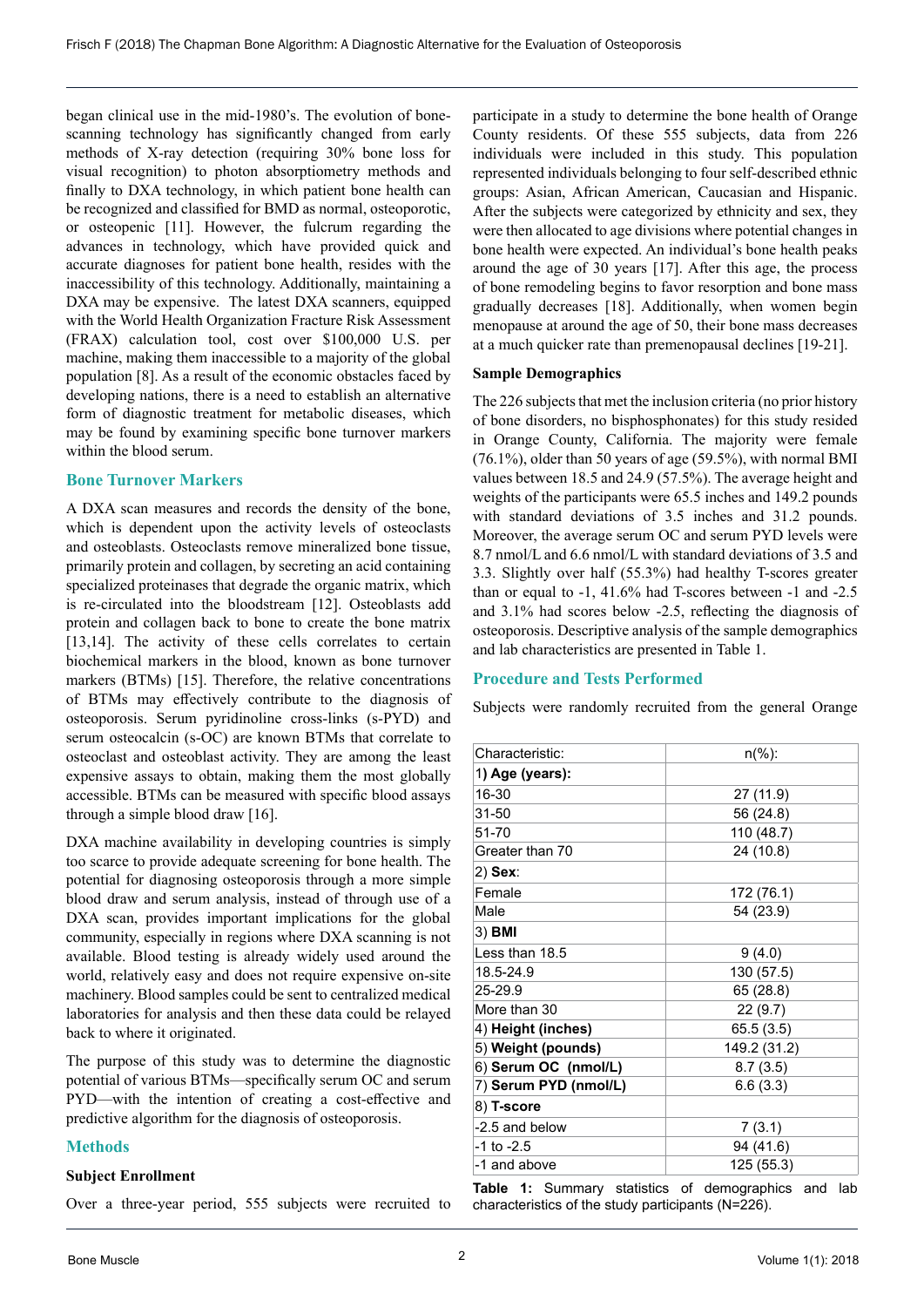County population after review and approval of the study protocol by the Chapman University Institutional Review Board. The subjects responded to advertisements in papers, flyers sent to athletic and religious organizations, posters presented in the windows of local stores, advertisements in newspapers, advertisements on various Internet websites and through direct contact. Demographic questions allowed the subjects to categorize themselves by ethnicity, sex and age. They also answered lifestyle questions, which were necessary to calculate the FRAX values [22]. After obtaining an informed consent, the subjects were sent to Marathon Medical Group clinic, heights and weights were measured, blood was drawn and DXA analyses were conducted. The DXA scan for each subject included analysis of the femoral neck, trochanter and the intertrochanteric regions of the femoral diaphysis, which taken together constituted the total hipbone mineral content. The anterio-posterior lumbar spine was also assessed. The DXA scans were performed using two effective energies of 38kW and 70kW. The BMD data obtained from the DXA reports were utilized to determine each individual's T-Score. By convention, a T-score of -1 or above is considered normal bone density, a score between -1.0 and -2.5 indicates an osteopenic state and a score of -2.5 or below is indicative of osteoporosis [23,24]. The blood samples taken at Marathon Medical Group clinic were sent to Quest Diagnostics and Chapman University for analysis of specific biomarkers.

Participants' body mass index (BMI) scores were also obtained. After the collection and organization of data, multivariate statistical analyses were performed.

#### **Statistical Analysis**

Demographic and lab characteristics of the study participants were analyzed through frequency, means and standard deviation estimations. We implemented logistic regression modeling to find the best classification algorithm for osteoporosis. All calculations and model building steps were carried out using R statistical language.

### **Results**

#### **Logistic regression modeling**

We implemented exhaustive logistic regression modeling by comparing all possible univariate and multivariate models with and without interactions to identify the model with the best classification properties with respect to the presence and absence of osteoporosis given the collected set of covariates.

The best classification model that was created included main effects of serum OC with effect size of 0.39 and p-value of 0.001, serum PYD with effect size of -0.45 and p-value of 0.09 and age with effect size of 0.08 and p-value of 0.03. Inclusion of the marginally significant variable of serum PYD in the model was justified by the increase of the area under the Receiver Operating Characteristic (ROC) curve (from 0.89 to 0.93) and a decrease in the Akaike Information Criterion (AIC) statistic (from 54.15 to 52.41). Even though unimportant for the

classification purposes of the model, the interpretation of the logistic regression coefficients shows that a one unit increase in the serum OC and serum PYD levels were associated with 47% increase and 37% decrease in the odds of osteoporosis respectively. Similarly, a one-year increase in age is associated with an 8% increase in the odds of osteoporosis. Detailed summary results from the best classification model that we identified are shown in Table 2 and Figure 1.

### **Classification of algorithm**

The proposed classification algorithm that optimally assigns people to either the group with or without osteoporosis, given the values of serum OC, serum PYD and age is based on the model presented in Table 2. This model predicts log-odds of having osteoporosis and is given by:

 $Logit(\hat{p}(Y = 1 | OC, PYD, Age)) = -9.20 + 0.39 * OC - 0.45 * PYD + 0.08 * Age)$ 

#### Equation 1

Similarly, the model predicted probability of having osteoporosis is:

$$
\hat{p}(Y=1|OC, PYD, Age) = \frac{e^{-9.20 + 0.39 \times OC - 0.45 \times PYD + 0.08 \times Age}}{1 + e^{-9.20 + 0.39 \times OC - 0.45 \times PYD + 0.08 \times Age}}
$$

Equation 2

| Variable     | Estimate | Odd Ratio |      |         | $SE$ $ Z$ -value $P$ -value |
|--------------|----------|-----------|------|---------|-----------------------------|
| Intercept    | $-9.20$  |           | 2.69 | $-3.41$ | 0.0006                      |
| Serum OC     | 0.39     | 1.47      | 0.12 | 3.19    | 0.001                       |
| Serum PYD    | $-0.45$  | 0.63      | 0.27 | $-1.70$ | 0.09                        |
| Age in years | 0.08     | 1.08      | 0.03 | 2.22    | 0.03                        |





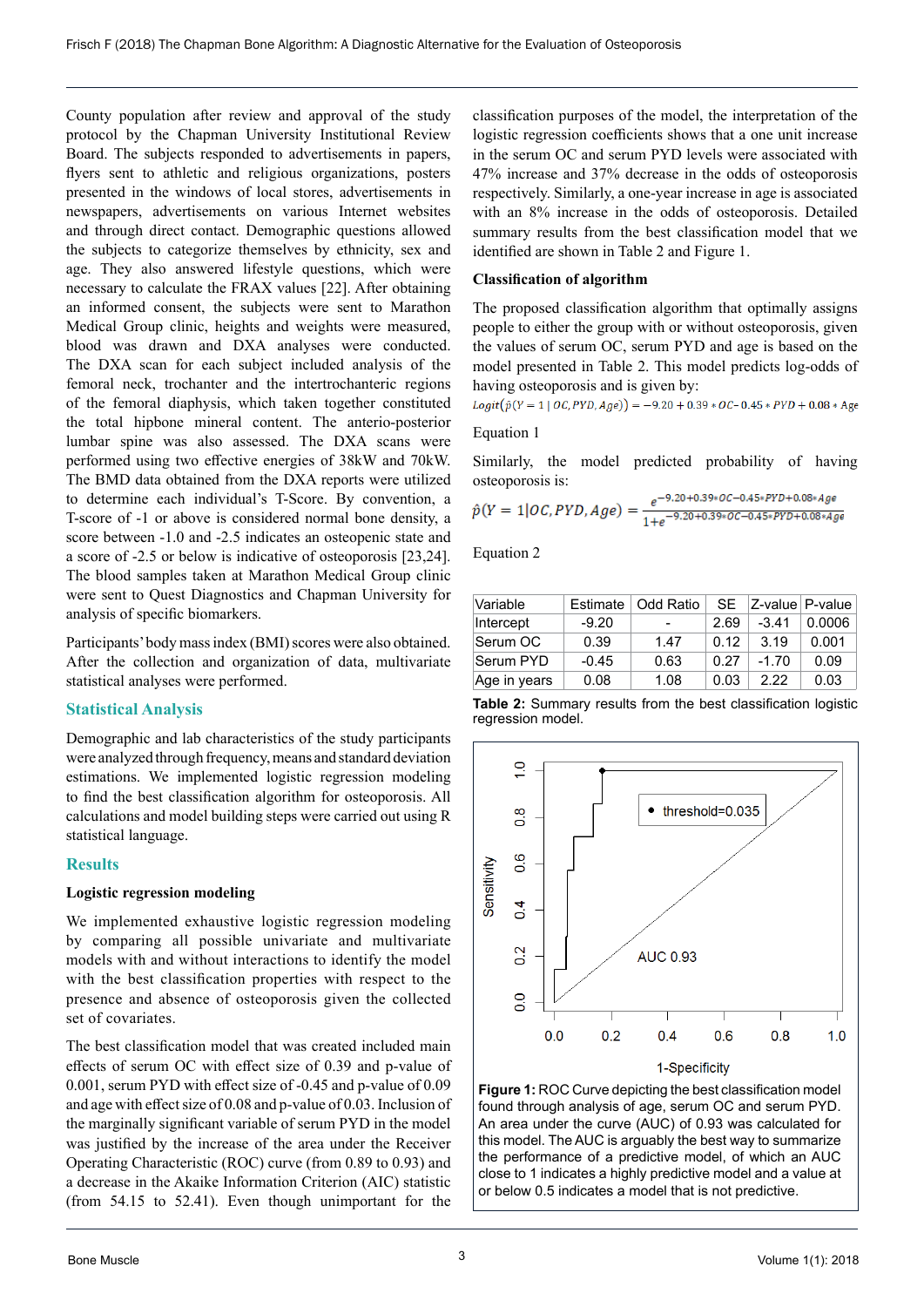The values generated by Equation 2 are between 0 and 1 and subjects with high model predicted probabilities were assigned to the group with osteoporosis and the rest to the control group. The threshold that separated high and low predicted probabilities was chosen optimally so that there was simultaneously maximized sensitivity and specificity of the classification algorithm. The threshold that maximized the sum of the sensitivity and specificity was 0.035. It achieved sensitivity of 1.0 and specificity of 0.83 and it is denoted with a diamond on the ROC curve presented in Figure 1. Thus, the model predicted disease status  $Y$  given serum OC, serum PYD and age was assigned according to the following classification

rule:<br> $\hat{Y}|OC, PYD, Age = \begin{cases} 0, P(Y = 1|OC, PYD, Age) \le 0.035, \\ 1, P(Y = 1|OC, PYD, Age) > 0.035. \end{cases}$ Equation 3

#### **Discussion**

Analysis of bone turnover markers indicative of bone formation and bone resorption proved to be encouraging in the creation of a diagnostic algorithm (Chapman Bone Algorithm) for the detection of osteoporosis. When analyzed with age, concentrations of serum OC and PYD had a direct correlation to a T-score of -2.5 or lower. Based on the significant outcome of the multivariate statistical analyses, as well as the extensively-studied physiology of the bone remodeling process, we believe that the variables of age, serum OC and serum PYD are sufficient in detecting osteoporosis. We initially expected that BMI would be a significant contributor to the Chapman Bone Algorithm (CBA). Women with low BMIs are characterized as having weaker bones that are more susceptible to fractures, while the bones of women with high BMIs must be proportionately stronger in order to support a greater body mass [25]. The analysis of BMI in this data set, however, was not statistically significant (P> 0.05). Knowing that osteoporosis affects females 4 times more than males, on cursory examination it might appear that biological sex was overlooked in the CBA [26,27]. While there is a high correlation between sex and bone-health predictors of age, OC and PYD, our statistical model examined direct predictors and not simply correlational relationships. For this reason, sex is not explicit in the Chapman Bone Algorithm.

In future studies, patient information will be collected using the same multivariate statistical analyses as described in this study on larger data sets containing a greater number of confirmed diagnoses of osteoporosis. Ultimately, the goal of these future studies will be to test the CBA's reliability on a larger data set. Additionally, the utilization of more variables or the testing of other bone turnover markers could contribute to a stronger predictive model.

#### **Significance of the CBA**

General implications of the CBA lie within the algorithm's nature for quick and cost-effective analysis of bone health, which can be of particular benefit in low socioeconomic conditions of developed nations or within developing communities. Disparities in healthcare access are evident in many global locations, even outside of prototypical Western cultures (e.g. United States of America), such as the existing disparity between countries like Israel and Egypt. Per the CIA World Factbook, Israel (7.80% GDP) ranks 60 spots higher in global rankings than Egypt (5.60%) in relative promotion, restoration and maintenance of health (indicated by health expenditures as a percentage of country GDP) [28]. Given this information, Israel would be an example of a non-Western nation with relatively high health standards and priority in comparison to neighboring Egypt. Israel is home to Holocaust survivors, who were typically malnourished at an early age, often a precursor for early onset osteoporosis [29]. Yet, impacts from malnutrition on bone health in Israel are less adverse due to higher healthcare priority and accessibility [29]. However, it is unlikely that similar testing practices would be conducted in countries with higher rates of early malnutrition and community-wide poverty, such as Africa and Southeast Asia [30].

Aside from being a chronic condition that affects those with low BMD, osteoporosis has also shown comorbid association with various other chronic health conditions, posing serious implications on the metabolic bone disease. In conjunction with HIV, however, limited research on its relationship with HIV has been conducted. The potential correlation between HIV prevalence and metabolic bone disease prevalence is largely unknown, but it may be due to the fact that areas with high HIV prevalence (e.g. Africa) also have limited resources for health screening [31]. Potential comorbid diseases with osteoporosis listed in the literature include ischemic cardiovascular disease (CVD) and HIV. Common factors between the CVD and osteoporosis are estrogen deprivation in women, smoking, low physical activity, or diabetes [32]. Due to the severity of these primitive potential relationships, establishing medical practices for determining early onset of osteoporosis, among other chronic metabolic conditions, is imperative to eliminating health disparities in regions with limited resources and lack of modern medical practice feasibility.

Although it may currently be the most common way to diagnose osteoporosis, DXA scanning is still largely inconvenient, inaccessible and requires expensive instrumentation worldwide. We are suggesting an alternative diagnosis for this bone disease, in which quantitative, statistically-significant risk factors are utilized in the CBA to determine an individual's bone health. We imagine the CBA to not only serve in the evaluation of osteoporosis but to also provide periodic evaluations to assess the efficacy of a treatment plan. Instead of relying on expensive DXA equipment, the Chapman Bone Algorithm utilizes easily obtained and commonly assayed biomarkers. We believe the CBA will have similar functionality to the American Heart Association's 10-year risk calculator for developing atherosclerotic cardiovascular disease; which indicates the likelihood of developing atherosclerosis [33]. It is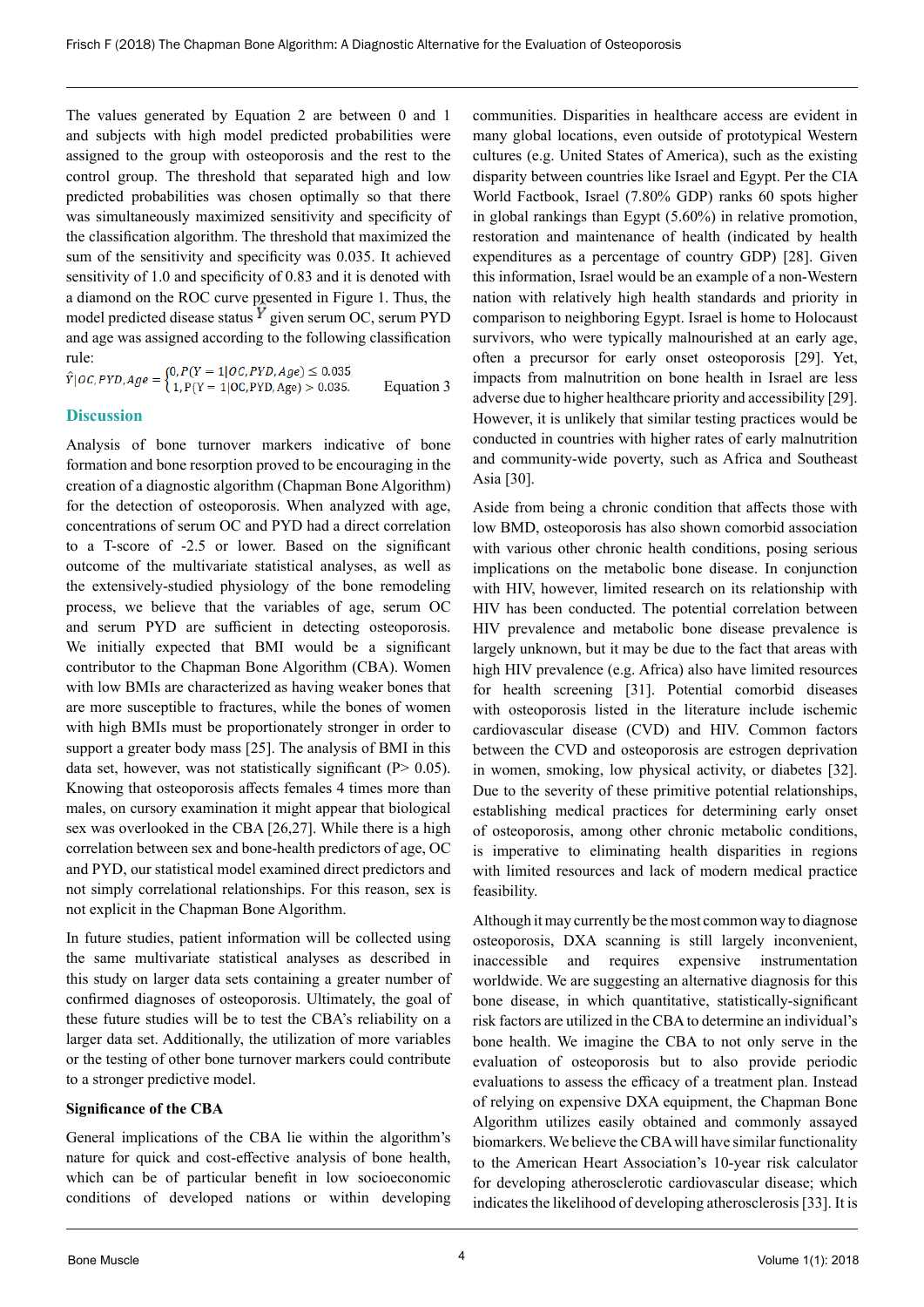likely that the CBA will be an economical, effective and vastly more accessible diagnostic option for remote and developing populations and that healthcare providers around the world can use this algorithm with confidence.

#### **Acknowledgement**

Investigators remain grateful for the funding and support by the Irvine Health Foundation. We acknowledge the assistance and review from Eric Sternlicht and Ken D. Sumida during the early stages of this work.

#### **Reference**

- 1. Hadjidakis DJ, Androulakis (2006) Bone remodeling. Ann N Y Acad Sci 1092: 385-396. [[View Article](https://www.ncbi.nlm.nih.gov/pubmed/17308163)].
- 2. Clarke B (2008) Normal Bone Anatomy and Physiology. Clin J Am Soc Nephrol 3: S131-S139. [[View Article](https://www.ncbi.nlm.nih.gov/pubmed/18988698)].
- 3. Riggs BL, Melton LJ (1995) The worldwide problem of osteoporosis: insights afforded by epidemiology. Bone 5: S505- 511. [\[View Article](https://www.ncbi.nlm.nih.gov/pubmed/18988698)].
- 4. Cooper C, Campion G, Melton LJ (1992) Hip fractures in the elderly: a world-wide projection. Osteoporosis Int 2: 285-289. [[View Article](https://www.ncbi.nlm.nih.gov/pubmed/1421796)].
- 5. Gullberg B, Johnell O, Kanis JA (1997) World-wide projection of hip fractures. Osteoporosis Int 7: 407-413. [[View Article](https://www.ncbi.nlm.nih.gov/pubmed/9425497)].
- 6. Blake GM, Fogelman I (2007) The role of DXA bone scans in the diagnosis and treatment of osteoporosis. Postgrad Med J 83: 509-177. [\[View Article](https://www.ncbi.nlm.nih.gov/pubmed/17675543)].
- 7. El Maghraoui A, Roux C (2008) DXA scanning in clinical practice. QJM 101: 605-617. [[View Article](https://www.ncbi.nlm.nih.gov/pubmed/18334497)].
- 8. Sturtridge W, Lentle B, Hanley DA (1996) The use of bone density measurement in the diagnosis and management of osteoporosis. Can Med Assoc J 155: 924-929. [\[View Article](https://europepmc.org/backend/ptpmcrender.fcgi?accid=PMC1335455&blobtype=pdf)].
- 9. Hernlund E, Svedbom A, Ivergard M, Compston J, Cooper C, et al. (2013) Osteoporosis in the European Union: Medical Management, Epidemiology and Economic Burden. A report prepared in collaboration with the International Osteoporosis Foundation (IOF) and the European Federation of Pharmaceutical Industry Associations (EFPIA). Arch Osteoporos 8: 136. [[View](https://www.ncbi.nlm.nih.gov/pubmed/24113837)  [Article\]](https://www.ncbi.nlm.nih.gov/pubmed/24113837).
- 10. Gopinathan NR, Sen RK, Behera P, Aggarwal S, Khandelwal N, et al. (2016) Awareness of osteoporosis in postmenopausal indian woman: An evaluation of Osteoporosis Health Belief Scale. J Midlife Health 7: 180-184. [[View Article](https://www.ncbi.nlm.nih.gov/pubmed/28096642)].
- 11. Lewiecki ME, Binkley N (2017) DXA: 30 years and counting. Bone 104: 1-3. [[View Article](https://www.sciencedirect.com/journal/bone/vol/104/suppl/C)].
- 12. Hamidi Z (2012) What's BMD and What Do We Do in a BMD Center. Research Gate 2012. [[View Article](https://www.researchgate.net/publication/222712547_What)].
- 13. Blair HC (1998) How the osteoclast degrades bone. Bio Essays 20: 837-846. [[View Article](https://www.ncbi.nlm.nih.gov/pubmed/9819571)].
- 14. Vasikaran SD, Chubb SAP, Ebeling PR, Jenkins N, Jones GRD, et al. (2014) Harmonised Australian Reference Intervals for Serum PINP and CTX in Adults. Clin Biochem Rev 35: 237-242. [[View](https://www.ncbi.nlm.nih.gov/pubmed/25678728)  [Article\]](https://www.ncbi.nlm.nih.gov/pubmed/25678728).
- 15. Touaitahuata H, Cres G, de Rossi S, Vives V, Blangy A (2014) The mineral dissolution function of osteoclasts is dispensable for

hypertrophic cartilage degradation during long bone development and growth. Dev Biol 393: 57-70. [[View Article](https://www.ncbi.nlm.nih.gov/pubmed/24992711)].

- 16. Allende-Vigo MZ, Rosen CJ (2007) The use of biochemical markers of bone turnover in osteoporosis. P R Health Sci J 26: 91-95. [\[View Article](https://www.ncbi.nlm.nih.gov/pubmed/17722420)].
- 17. Johansson H, Odén A, Kanis JA, McCloskey EV, Morris HA, et al. (2014) A Meta-Analysis of Reference Markers of Bone Turnover for Prediction of a Fracture. Calcif Tissue Int 94: 560- 567. [[View Article](https://www.ncbi.nlm.nih.gov/pubmed/24590144)].
- 18. Cosman F, de Beur SJ, LeBoff MS, Lewiecki EM, Tanner B, et al. (2014) Clinician's Guide to Prevention and Treatment of Osteoporosis. Osteoporosis Int 25: 2359-2381. [\[View Article](https://www.ncbi.nlm.nih.gov/pmc/articles/PMC4176573/)].
- 19. Keller K, Engelhardt M (2013) Strength and muscle mass loss with aging process. Age and strength loss. Muscle Ligaments Tendons J 3: 346-350. [\[View Article](https://www.ncbi.nlm.nih.gov/pubmed/24596700)].
- 20. Gregg EW, Kriska AM, Salamone LM, Roberts MM, Anderson SJ, et al. (1997) The epidemiology of quantitative ultrasound: a review of the relationships with bone mass, osteoporosis and fracture risk. Osteoporosis Int 7: 89-99. [\[View Article](https://www.ncbi.nlm.nih.gov/pubmed/9166387)].
- 21. Black DM, Rosen CJ (2016) Postmenopausal Osteoporosis. N Engl J Med 374: 254-262. [\[View Article](https://www.nejm.org/doi/full/10.1056/NEJMcp1513724)].
- 22. Leslie WD, Majumdar SR, Lix LM, Johansson H, Oden A, et al. (2012) High fracture probability with FRAX usually indicates densitometric osteoporosis: implications for clinical practice. Osteoporosis Int 23: 391-397. [[View Article](https://www.ncbi.nlm.nih.gov/pubmed/21365460)].
- 23. Marshall D, Johnell O, Wedel H (1996) Meta-analysis of bone mineral density predict occurrence of osteoporotic fractures. BMJ 312: 1254-1259. [[View Article](https://www.ncbi.nlm.nih.gov/pubmed/8634613)].
- 24. Johnell O, Kanis JA, Oden A, Johansson H, De Laet C, et al. (2007) Predictive value of BMD for hip and other fractures. J Bone Miner Res 20: 1185-1194. [[View Article](https://www.ncbi.nlm.nih.gov/pubmed/15940371)].
- 25. Asomaning K, Bertone-Johnson ER, Nasca PC, Hooven F, Pekow PS (2006) The Association Between Body Mass Index and Osteoporosis in Patients Referred for a Bone Mineral Density Examination. J Womens Health 15: 1028-1034. [\[View Article](https://www.ncbi.nlm.nih.gov/pubmed/17125421)].
- 26. Kanis JA (1994) Assessment of fracture risk and its application to screening for postmenopausal osteoporosis: synopsis of a WHO report. WHO study group. Osteoporosis Int 4: 368-381. [[View](https://www.ncbi.nlm.nih.gov/pubmed/7696835)  [Article\]](https://www.ncbi.nlm.nih.gov/pubmed/7696835).
- 27. Ahn N, Kim K (2016) Effects of 12-week exercise training on osteocalcin, high-sensitivity C-reactive protein concentrations, and insulin resistance in elderly females with osteoporosis. J Phys Ther Sci 28: 2227-2232. [\[View Article](https://www.ncbi.nlm.nih.gov/pubmed/27630402)].
- 28. The World Factbook 2018. Washington, DC: Central Intelligence Agency, 2018. [\[View Article](https://www.cia.gov/library/publications/the-world-factbook/geos/is.html)].
- 29. Weisz GM (2017) Osteoporosis: A Future Public Health Problem for Israel? Medical and Legal Obligations. Isr Med Assoc J 19: 203-206. [\[View Article](https://www.ncbi.nlm.nih.gov/pubmed/28480668)].
- 30. United Nation Children's Fund/World Health Organization/World Bank (2016) Levels and trends in child malnutrition. UNICEF/ WHO/World Bank Group Joint Child Malnutrition Estimates. [[View Article](http://data.unicef.org/wp-content/uploads/2016/09/UNICEF-Joint-Malnutrition-brochure.pdf)].
- 31. Matovu FK, Wattanachanya L, Beksinska M, Pettifor JM, Ruxrungtham K (2016) Bone health and HIV in resource-limited settings: a scoping review. Curr Opin HIV AIDS 11: 306-325. [[View Article](https://www.ncbi.nlm.nih.gov/pubmed/27023284)].